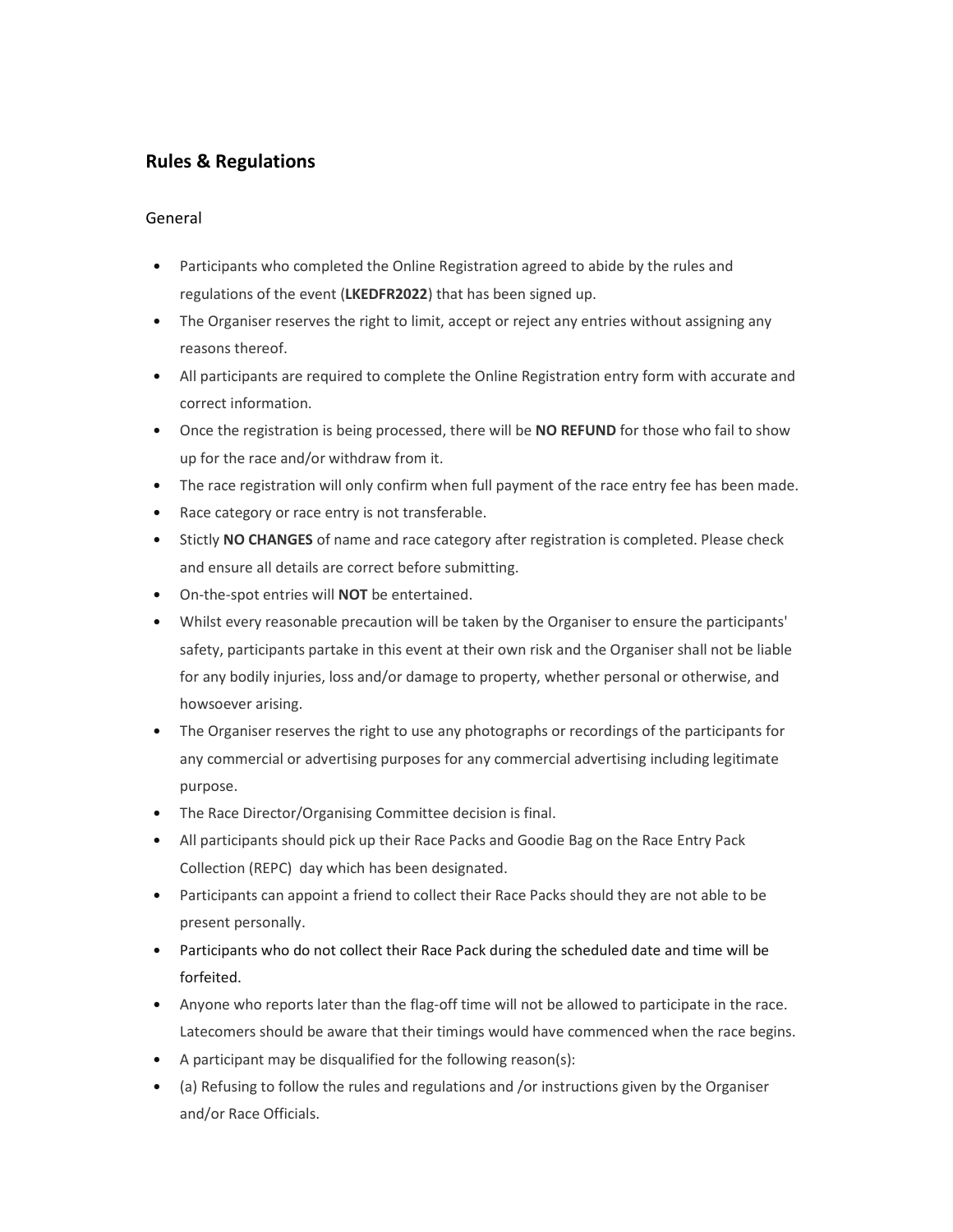- (b) Consumption of alcohol, stimulants or any kind of prohibited drugs 24 hours before the race.
- Any participants decided to withdraw from the race should report to the Race Officials.
- The details on the reverse side of your RACE BIB must be filled in to enable us to contact your next-of-kin in case of emergency.
- The Timing Chip is the sole means of race timing measurement. NO CHIP = NO TIMING

# **Transition Area (Only For Ultra Runners)**

- All table are numbered according to the race numbers of every participants.
- All participants are required to place their personal belonging at the designated table with their race numbers.
- Participants must not interfere with another participants belongings.
- Supporters are not permitted in the Transition Area.
- All food & drinks will be serve only in the transition area for participants.
- BYOB "Bring your Own Bottle" Station is additional personal food/drink from runners itself.
- Organiser provide food & drink at the station. Bring your own Cup, bowl or utensils.

#### **Prohibited Actions**

- Taking shortcuts and / or running off the track.
- Do not throw any garbage onto the course.
- Cheating (using substitute runners, using other means of transportation)
- Not carrying your running bib with you.
- Continuing the run after the cutoff times.
- Doping and the use of prohibited drugs.

#### **Runners Responsibilities**

- You understand the unique nature and requirements of competing in an long distance running race. You will be running all day and night and have undertaken the necessary training to complete in such a race.
- You will be responsible for yourself and have the ability to deal with any problems that may be encountered during the race.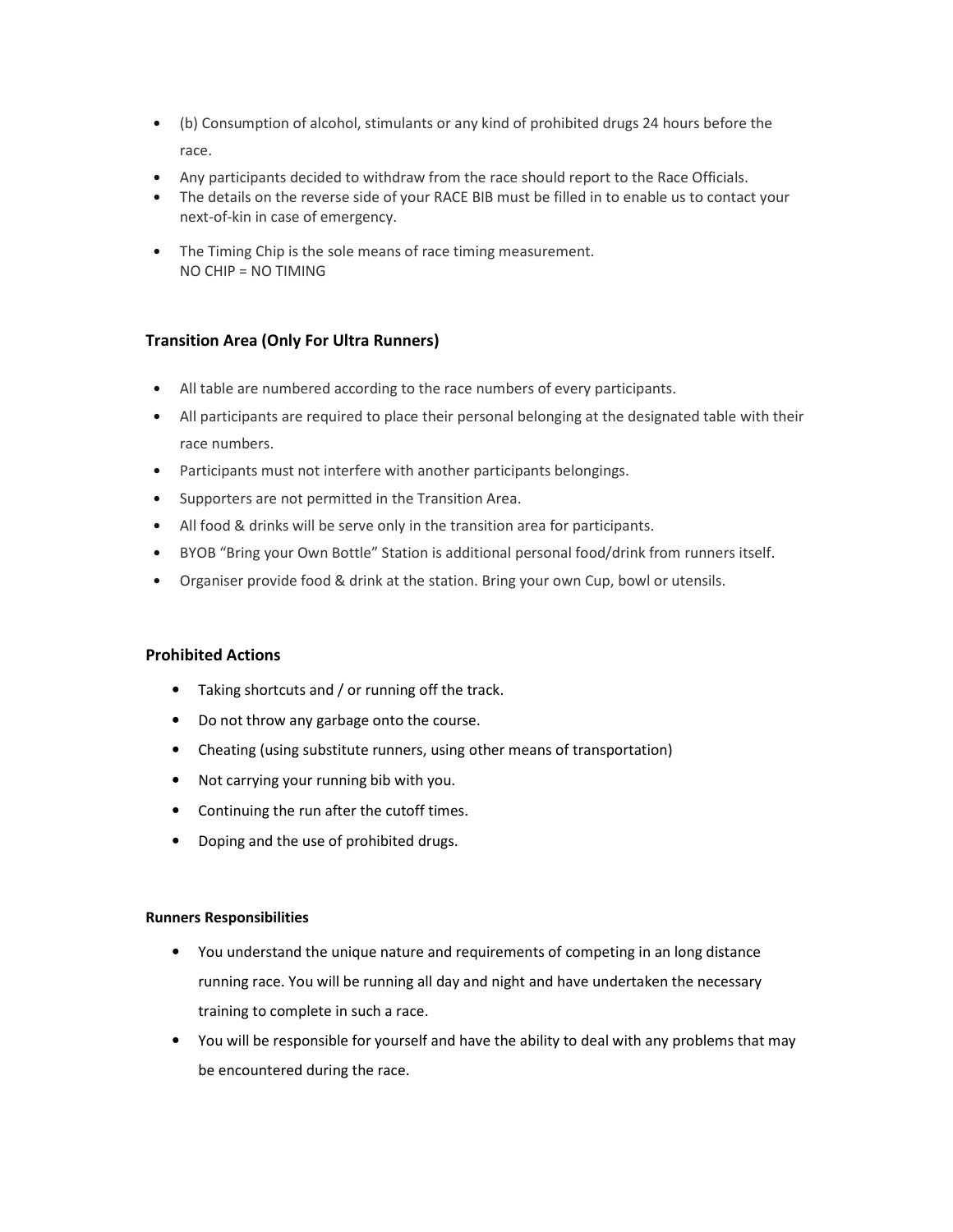- You are able to deal with, on your own without assistance, deteriorating weather conditions (Heat, Rain, Strong Winds) and other troubles expected when travelling across road and hill.
- You are able to deal with extreme fatigue, internal organ and digestive problems, muscle pain, mild physical injuries and psychological problems on your own.
- You are fully aware that when participating in an outdoor activity such as this race, your safety depends on your own skills and abilities.

## **Inclement Weather**

- In the event of inclement weather, the Organizer reserves the right to delay the commencement of the race.
- Should the inclement weather persist after the delay, the Organizer reserve the right to further delay or postpone the race without any refund of registration fees.

# **Medical Advisory**

- Ultra running is a physically demanding sport. Therefore, if you are unsure of your physical health condition, please seek medical advice from a medical professional before your register for the race.
- Participants are advised against the consumption of alcohol, stimulants or any kind of prohibited drugs 24-hours before the race.
- Participants are to ensure that they are physically prepared, well-rested and well-hydrated on the race day.
- Should a participant feels unwell in the course of the race, he/she should stop and seek immediate medical attention from the on-course ambulance or at the finishing area.
- If a participant is deemed to be physically incapable of continuing the race eg. Severe dehydration, dizziness, fainting; the Race Officials and/or Medical Practitioner has the rights to remove him/her from continuing the race. The Organizer's decision is final in determining the removal/disqualification of the participant(s).